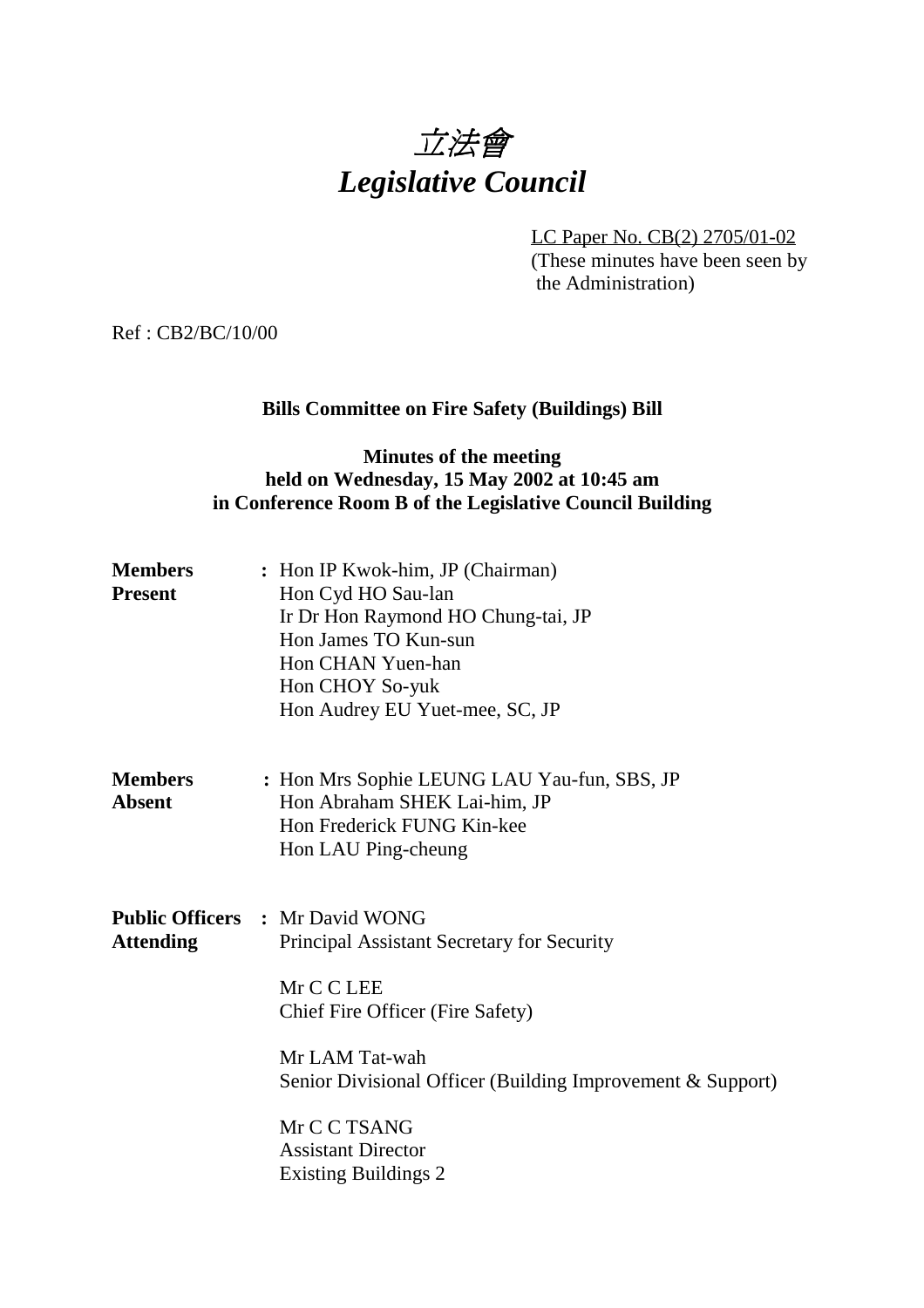|                                      | Mr HO Cham<br><b>Chief Building Surveyor</b><br><b>Fire Safety</b> |  |
|--------------------------------------|--------------------------------------------------------------------|--|
|                                      | Mr Sunny CHAN<br><b>Senior Government Counsel</b>                  |  |
|                                      | Ms Stella CHAN<br><b>Government Counsel</b>                        |  |
| <b>Clerk</b> in<br><b>Attendance</b> | : Miss Mary SO<br>Senior Assistant Secretary (2) 8                 |  |
| <b>Staff</b> in<br><b>Attendance</b> | : Miss Anita HO<br><b>Assistant Legal Adviser 2</b>                |  |
|                                      | Ms Dora WAI<br>Senior Assistant Secretary (2) 4                    |  |

#### **I. Meeting with the Administration**

The Bills Committee deliberated (Index of proceedings **to follow**).

2. The Bills Committee requested the Administration to provide a response on the following issues raised by members at the meeting -

- (a) To specify in the Bill that the commencement date of the Bill would be made by resolution of the Legislative Council;
- (b) To specify clearly in the Bill that the committee referred to in clause 5(10) would be a standing committee which would be empowered to consider problematic cases referred to it by the enforcement authorities and consider written and oral representations from owners/occupiers affected. To consider also if it is necessary to specify the composition of the committee in the Bill;
- (c) To delete the words "or part of such a building" referred to in clause 17 of the Bill;
- (d) To amend clause 13(3) of the Bill to the effect that the court could revoke the prohibition order as it considered fit;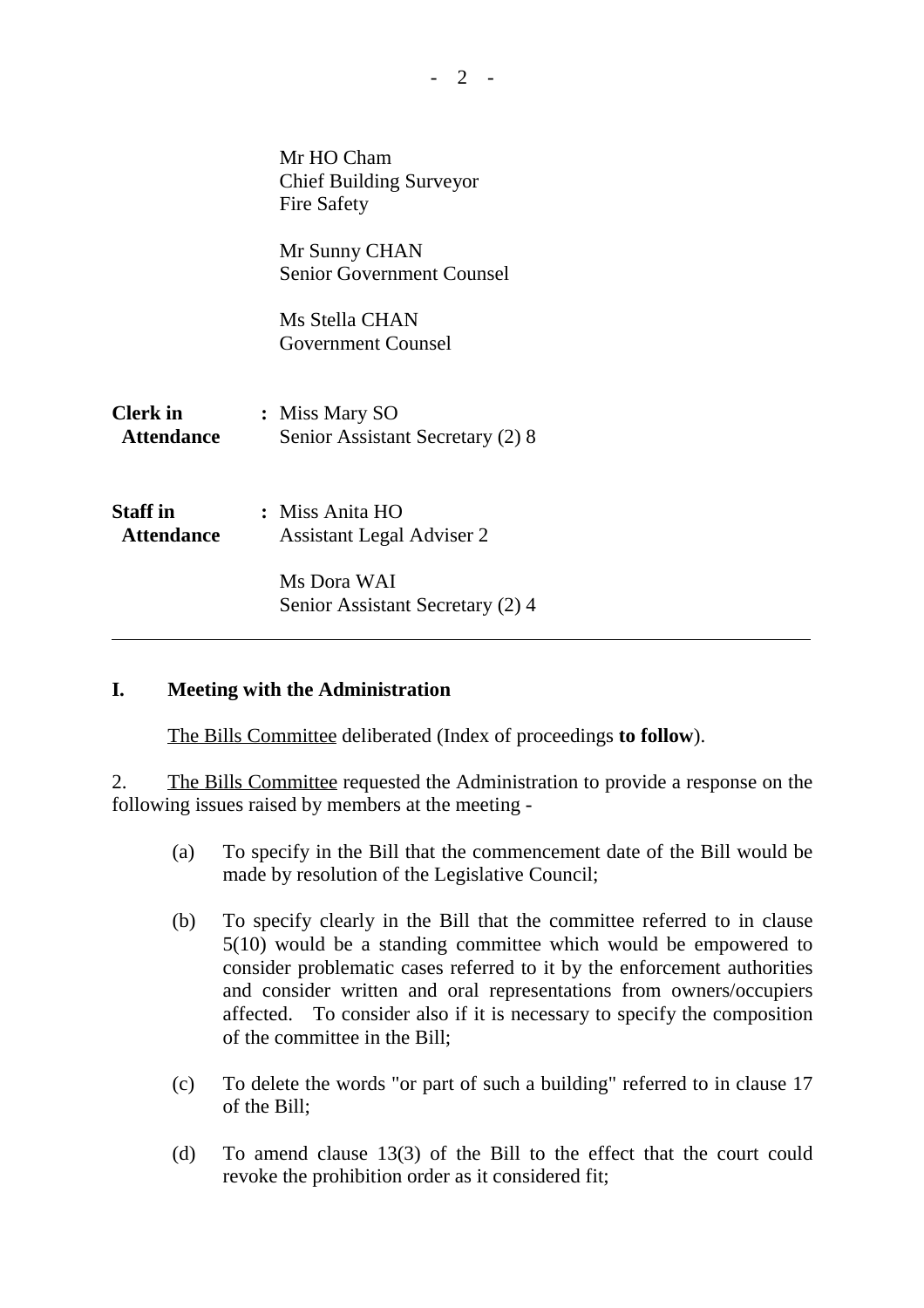- (e) To specify in the Bill that authorised officers had to give 24 hours' prior notice in writing if the premises they sought to enter were private domestic units of a building; and
- (f) Insofar as owners' corporations are concerned, to consider deleting the words ", or was attributable to any neglect on the part of," from clause 19(1)(b) of the Bill.

#### **II. Date of next meeting**

- 3. Members agreed to hold the next meeting on 21 May 2002 at 4:30 pm.
- 4. There being no other business, the meeting ended at 1:03 pm.

Council Business Division 2 Legislative Council Secretariat 19 August 2002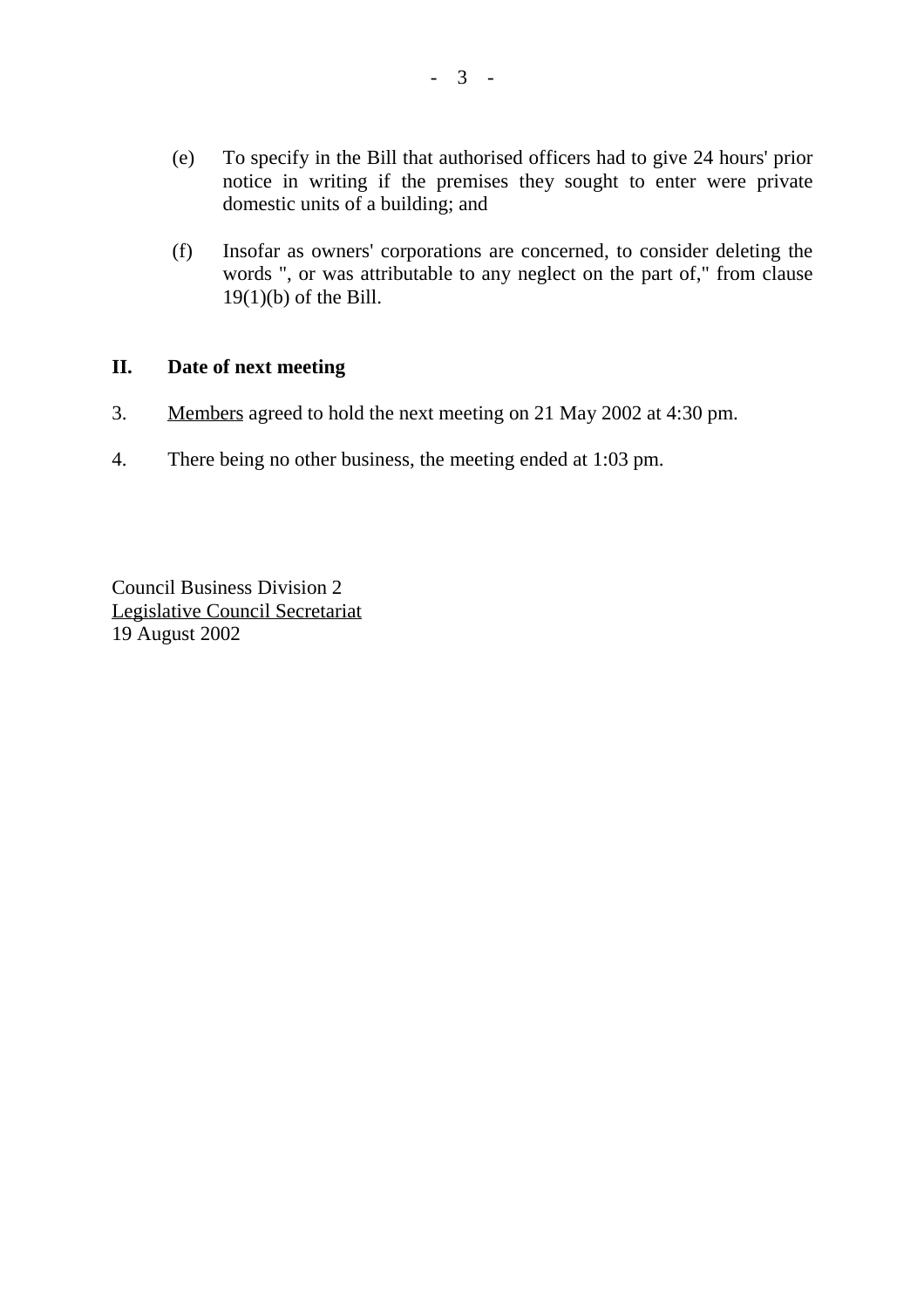### **Bills Committee on Fire Safety (Buildings) Bill Meeting on Wednesday, 15 May 2002 at 10:45 am. in Conference Room B of the Legislative Council Building**

| <b>Time</b>       | <b>Speaker</b>   | Subject(s)                                                                                                                                                                                                                                                                                                                                                                                                                                                                       | <b>Action</b> |
|-------------------|------------------|----------------------------------------------------------------------------------------------------------------------------------------------------------------------------------------------------------------------------------------------------------------------------------------------------------------------------------------------------------------------------------------------------------------------------------------------------------------------------------|---------------|
|                   |                  |                                                                                                                                                                                                                                                                                                                                                                                                                                                                                  | required      |
| 000000 - 000334   | Chairman         | Welcoming remarks and way forward                                                                                                                                                                                                                                                                                                                                                                                                                                                |               |
| 000334 - 000609   | Administration   | Administration's response to issues raised<br>by members on 5 February 2002 (LC Paper<br>No. CB(2)1882/01-02(02))                                                                                                                                                                                                                                                                                                                                                                |               |
|                   |                  |                                                                                                                                                                                                                                                                                                                                                                                                                                                                                  |               |
| 000609 - 000732   | Chairman         | The Bill should not come operation until<br>amendments to Building Management<br>Ordinance (Cap.344) enabling owners'<br>corporations (OCs) to borrow money from<br>the Building Safety Loan Scheme (the<br>Scheme) to cover outstanding contributions<br>from owners who refused or failed to pay<br>the shares of the costs incurred in upgrading<br>the fire safety standards in the common<br>parts of their buildings had been passed by<br>the Legislative Council (LegCo) |               |
| 000732 - 000746   | Administration   | Ditto                                                                                                                                                                                                                                                                                                                                                                                                                                                                            |               |
| 000746 - 000756   | Chairman         | Ditto                                                                                                                                                                                                                                                                                                                                                                                                                                                                            |               |
| 000756 - 000837   | Administration   | Ditto                                                                                                                                                                                                                                                                                                                                                                                                                                                                            |               |
| 000837 - 000858   | Miss CHOY So-yuk | Ditto                                                                                                                                                                                                                                                                                                                                                                                                                                                                            |               |
| 000858 - 000911   | Administration   | Ditto                                                                                                                                                                                                                                                                                                                                                                                                                                                                            |               |
| 000911 - 000933   | Chairman         | Ditto                                                                                                                                                                                                                                                                                                                                                                                                                                                                            |               |
| 000933 - 001052   | Administration   | Ditto                                                                                                                                                                                                                                                                                                                                                                                                                                                                            |               |
| 001052 - 001138   | Miss CHOY So-yuk | Ditto                                                                                                                                                                                                                                                                                                                                                                                                                                                                            |               |
| 001138 - 001314   | Administration   | Ditto                                                                                                                                                                                                                                                                                                                                                                                                                                                                            |               |
| 001314 - 001355   | Miss CHOY So-yuk | Ditto                                                                                                                                                                                                                                                                                                                                                                                                                                                                            |               |
| $001355 - 001617$ | Chairman         | Ditto                                                                                                                                                                                                                                                                                                                                                                                                                                                                            |               |
| 001617 - 001638   | Miss CHOY So-yuk | Ditto                                                                                                                                                                                                                                                                                                                                                                                                                                                                            |               |
| 001638 - 001658   | Chairman         | Ditto                                                                                                                                                                                                                                                                                                                                                                                                                                                                            |               |
| 001658 - 001756   | Administration   | Ditto                                                                                                                                                                                                                                                                                                                                                                                                                                                                            |               |
| 001756 - 001909   | Chairman         | Ditto                                                                                                                                                                                                                                                                                                                                                                                                                                                                            |               |
| 001909 - 001948   | Administration   | Ditto                                                                                                                                                                                                                                                                                                                                                                                                                                                                            |               |
| 001948 - 002115   | Miss CHOY So-yuk | Ditto                                                                                                                                                                                                                                                                                                                                                                                                                                                                            |               |
| 002115 - 002225   | Chairman         | Ditto                                                                                                                                                                                                                                                                                                                                                                                                                                                                            |               |
| 002225 - 002245   | Miss CHOY So-yuk | Ditto                                                                                                                                                                                                                                                                                                                                                                                                                                                                            |               |
| 002245 - 002257   | Chairman         | Ditto                                                                                                                                                                                                                                                                                                                                                                                                                                                                            |               |
| 002257 - 002330   | Administration   | Ditto                                                                                                                                                                                                                                                                                                                                                                                                                                                                            |               |
| 002330 - 002354   | Chairman         | Ditto                                                                                                                                                                                                                                                                                                                                                                                                                                                                            |               |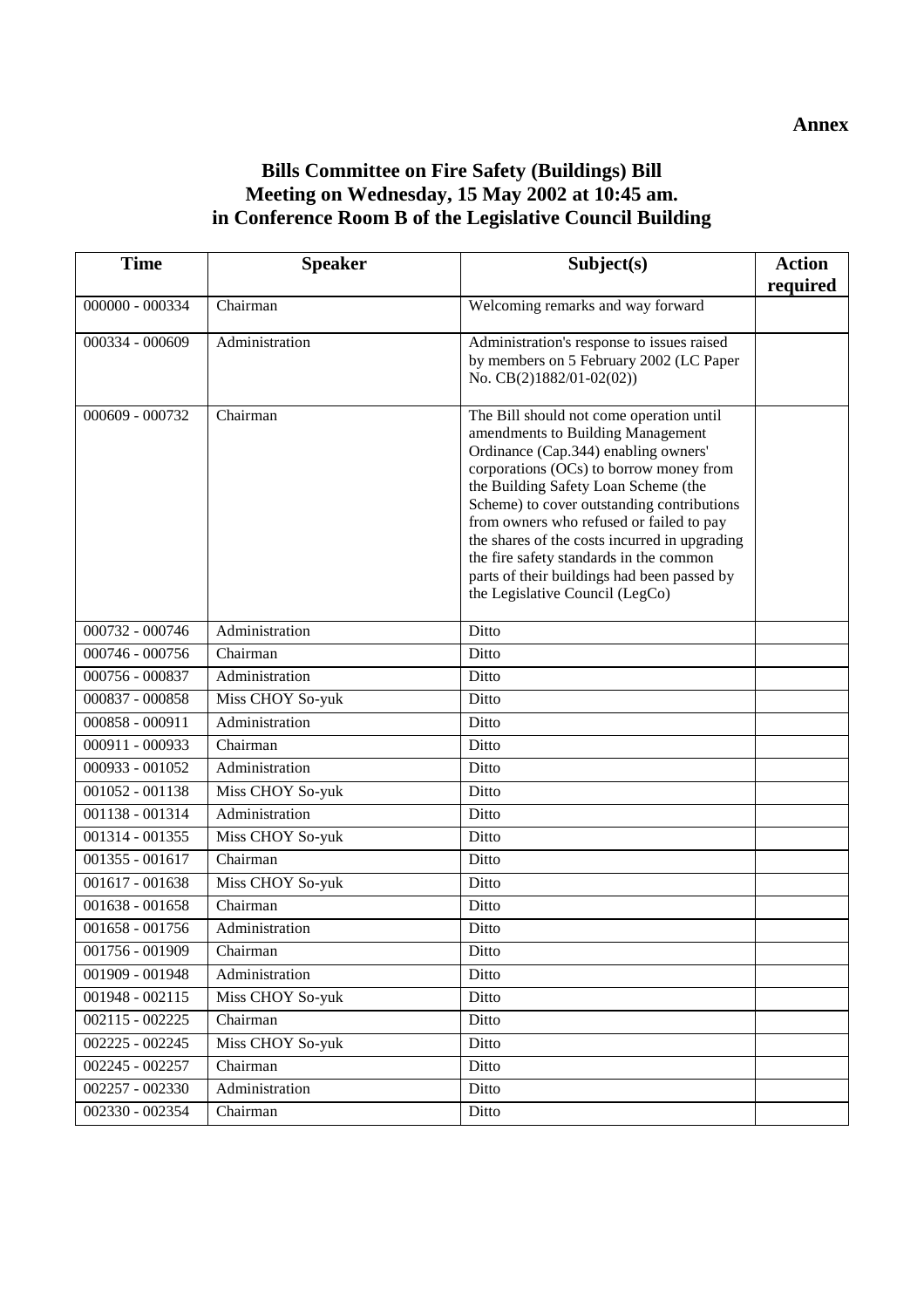| <b>Time</b>       | <b>Speaker</b>               | Subject(s)                                                                                                                                                                                                                                                                                         | <b>Action</b><br>required                           |
|-------------------|------------------------------|----------------------------------------------------------------------------------------------------------------------------------------------------------------------------------------------------------------------------------------------------------------------------------------------------|-----------------------------------------------------|
| 002354 - 002427   | Mr James TO                  | Commencement date of the Bill should be<br>subject to resolution of LegCo                                                                                                                                                                                                                          |                                                     |
| 002427 - 002540   | Chairman/Mr James TO         | Ditto                                                                                                                                                                                                                                                                                              |                                                     |
| 002540 - 002548   | Administration               | Ditto                                                                                                                                                                                                                                                                                              |                                                     |
| 002548 - 002604   | Mr James TO/Miss CHOY So-yuk | The Administration was requested to<br>consider specifying in the Bill that the<br>commencement date of the Bill should be<br>subject to resolution of LegCo                                                                                                                                       | ✓<br>(Admin to<br>provide a<br>written<br>response) |
| 002604 - 002704   | Administration               | Administration's response to issues raised<br>by members on 5 March 2002 (LC Paper<br>No.CB(2)1882/01-02(02))                                                                                                                                                                                      |                                                     |
| 002704 - 002714   | Chairman                     | Adopting a more commonly used term for<br>"住用用途" referred to in clause 3 of the<br><b>Bill</b>                                                                                                                                                                                                     |                                                     |
| 002714 - 002729   | Ms Audrey EU                 | Ditto                                                                                                                                                                                                                                                                                              |                                                     |
| 002729 - 002740   | Chairman                     | Ditto                                                                                                                                                                                                                                                                                              |                                                     |
| 002740 - 003201   | Administration               | Need for the provision of an avenue of<br>appeal for owners or occupiers having<br>difficulties in complying with certain fire<br>safety requirements                                                                                                                                              |                                                     |
| 003201 - 003333   | Chairman                     | Ditto                                                                                                                                                                                                                                                                                              |                                                     |
| 003333 - 003439   | Administration               | Ditto                                                                                                                                                                                                                                                                                              |                                                     |
| 003439 - 003622   | Ms Audrey EU                 | Ditto                                                                                                                                                                                                                                                                                              |                                                     |
| 003622 - 003806   | Chairman                     | Ditto                                                                                                                                                                                                                                                                                              |                                                     |
| 003806 - 003843   | Ms Audrey EU                 | Ditto                                                                                                                                                                                                                                                                                              |                                                     |
| 003843 - 003946   | Chairman                     | Ditto                                                                                                                                                                                                                                                                                              |                                                     |
| 003946 - 004048   | Ms Audrey EU                 | Ditto                                                                                                                                                                                                                                                                                              |                                                     |
| 004048 - 004146   | Chairman                     | Ditto                                                                                                                                                                                                                                                                                              |                                                     |
| 004146 - 004228   | Ms Audrey EU                 | Ditto                                                                                                                                                                                                                                                                                              |                                                     |
| $004228 - 004246$ | Chairman                     | Ditto                                                                                                                                                                                                                                                                                              |                                                     |
| 004246 - 004533   | Administration               | Ditto                                                                                                                                                                                                                                                                                              |                                                     |
| 004533 - 004614   | ALA <sub>2</sub>             | Ditto                                                                                                                                                                                                                                                                                              |                                                     |
| 004614 - 004714   | Chairman                     | The words "may establish a committee"<br>referred to in clause $5(10)$ of the Bill should<br>be changed to "shall establish a committee"                                                                                                                                                           |                                                     |
| 004714 - 004829   | Administration               | The Chairman's suggestion, if adopted,<br>would have the implication that the<br>enforcement authority would then be under<br>a duty to consult the committee referred to<br>in clause $5(10)$ in each and every case.<br>This was not the policy intent for setting up<br>the aforesaid committee |                                                     |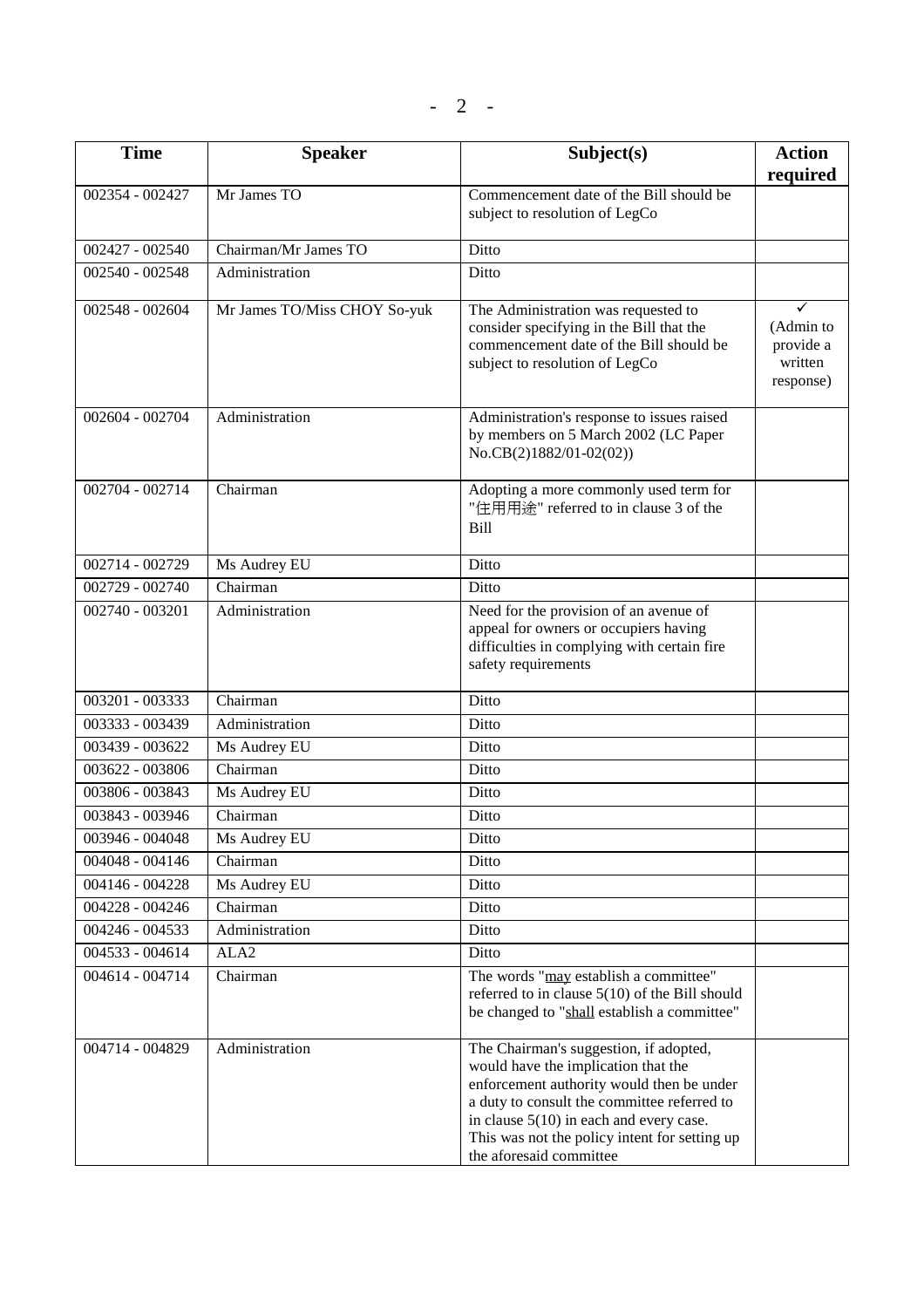| <b>Time</b>       | <b>Speaker</b>   | Subject(s)                                                                                                                                                                                                                                                                                                                                               | <b>Action</b>                                                  |
|-------------------|------------------|----------------------------------------------------------------------------------------------------------------------------------------------------------------------------------------------------------------------------------------------------------------------------------------------------------------------------------------------------------|----------------------------------------------------------------|
| 004829 - 004954   | ALA <sub>2</sub> | If the policy intent was to set up an advisory<br>committee which would receive<br>representations from aggrieved<br>owners/occupiers, clause 5(10) should be<br>amended to better reflect such                                                                                                                                                          | required                                                       |
| 004954 - 005002   | Ms Audrey EU     | Nature of the committee referred to in<br>clause $5(10)$                                                                                                                                                                                                                                                                                                 |                                                                |
| $005002 - 005012$ | Administration   | Ditto                                                                                                                                                                                                                                                                                                                                                    |                                                                |
| 005012 - 005112   | Ms Audrey EU     | Ditto                                                                                                                                                                                                                                                                                                                                                    |                                                                |
| 005112 - 005231   | Administration   | Ditto                                                                                                                                                                                                                                                                                                                                                    |                                                                |
| 005231 - 005337   | Ms Audrey EU     | Ditto                                                                                                                                                                                                                                                                                                                                                    |                                                                |
| 005337 - 005402   | Chairman         | Ditto                                                                                                                                                                                                                                                                                                                                                    |                                                                |
| 005402 - 005429   | Administration   | Ditto                                                                                                                                                                                                                                                                                                                                                    |                                                                |
| 005429 - 005507   | Ms Audrey EU     | Ditto                                                                                                                                                                                                                                                                                                                                                    |                                                                |
| 005507 - 005604   | Administration   | Ditto                                                                                                                                                                                                                                                                                                                                                    |                                                                |
| 005604 - 005628   | Chairman         | Ditto                                                                                                                                                                                                                                                                                                                                                    |                                                                |
| $005628 - 005651$ | Administration   | The Administration undertook to consider<br>specifying in the Bill that the committee<br>referred to in clause $5(10)$ would be a<br>standing committee which would be<br>empowered to consider problematic cases<br>referred to it by the enforcement authorities<br>and consider written and oral<br>representations from owners/occupiers<br>affected | $\checkmark$<br>(Admin to<br>provide a<br>written<br>response) |
| 005651 - 005829   | Ms Cyd HO        | The composition of the committee referred<br>to in clause $5(10)$ of the Bill should be set<br>out in the Bill                                                                                                                                                                                                                                           |                                                                |
| 005829 - 010126   | Administration   | Ditto                                                                                                                                                                                                                                                                                                                                                    |                                                                |
| 010126 - 010204   | Ms Cyd HO        | Ditto                                                                                                                                                                                                                                                                                                                                                    |                                                                |
| 010204 - 010253   | Chairman         | Ditto                                                                                                                                                                                                                                                                                                                                                    |                                                                |
| 010253 - 010343   | Ms Cyd HO        | Ditto                                                                                                                                                                                                                                                                                                                                                    |                                                                |
| 010343 - 010407   | Administration   | The Administration undertook to consider<br>specifying the composition of the committee<br>in the Bill                                                                                                                                                                                                                                                   | $\checkmark$<br>(Admin to<br>provide a<br>written<br>response) |
| 010407 - 010526   | ALA <sub>2</sub> | Wording of the draft Committee Stage<br>amendment $(CSA)$ to clause $6(1)$ of the Bill<br>was inconsistent                                                                                                                                                                                                                                               |                                                                |
| 010526 - 010657   | Administration   | Ditto                                                                                                                                                                                                                                                                                                                                                    |                                                                |
| 010657 - 010737   | Ms Audrey EU     | Ditto                                                                                                                                                                                                                                                                                                                                                    |                                                                |
| 010737 - 010821   | ALA <sub>2</sub> | Ditto                                                                                                                                                                                                                                                                                                                                                    |                                                                |
| 010821 - 010844   | Ms Audrey EU     | Ditto                                                                                                                                                                                                                                                                                                                                                    |                                                                |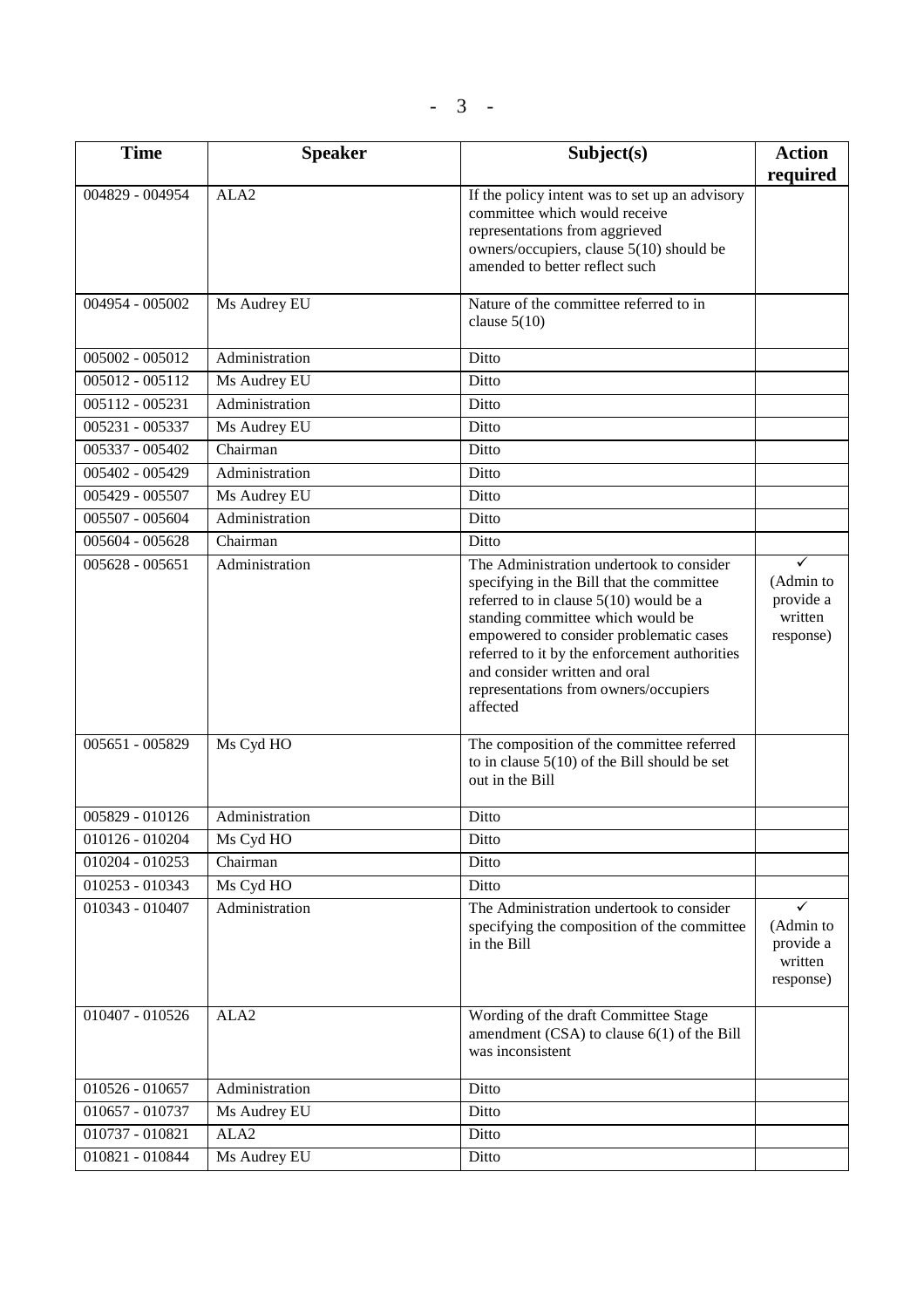| <b>Time</b>       | <b>Speaker</b>           | Subject(s)                                                                                                                                                                                                                                                                                                                                  | <b>Action</b><br>required                                      |
|-------------------|--------------------------|---------------------------------------------------------------------------------------------------------------------------------------------------------------------------------------------------------------------------------------------------------------------------------------------------------------------------------------------|----------------------------------------------------------------|
| 010844 - 010900   | ALA <sub>2</sub>         | Ditto                                                                                                                                                                                                                                                                                                                                       |                                                                |
| 010900 - 010910   | Ms Audrey EU             | Ditto                                                                                                                                                                                                                                                                                                                                       |                                                                |
| 010910 - 010946   | Administration           | The Administration agreed to consider<br>deleting "or part of such a building" referred<br>to in clause $17(1)$ of the Bill                                                                                                                                                                                                                 | $\checkmark$<br>(Admin to<br>provide a<br>written<br>response) |
| 010946 - 011135   | Administration           | Administration's response to amending "7<br>days" in clause $7(4)$ of the Bill to "14 days"                                                                                                                                                                                                                                                 |                                                                |
| $011135 - 011158$ | Ms Audrey EU             | Ditto                                                                                                                                                                                                                                                                                                                                       |                                                                |
| 011158 - 011219   | Chairman                 | Ditto                                                                                                                                                                                                                                                                                                                                       |                                                                |
| 011219 - 011338   | Ms Audrey EU, Chairman   | Ditto                                                                                                                                                                                                                                                                                                                                       |                                                                |
| 011338 - 011354   | Administration           | Ditto                                                                                                                                                                                                                                                                                                                                       |                                                                |
| 011354 - 011415   | Chairman, Administration | Referred members to items $(e)$ to $(g)$ of the<br>Administration's response to issues raised<br>by members on 5 March 2002                                                                                                                                                                                                                 |                                                                |
| $011415 - 011621$ | Chairman                 | Administration's response to issues raised<br>by members on 28 March 2002 (LC Paper<br>No.CB(2)1882/01-02(02))                                                                                                                                                                                                                              |                                                                |
| 011621 - 011708   | Chairman                 | Replacing the word "or" with "and" referred<br>to in clause $7(4)$                                                                                                                                                                                                                                                                          |                                                                |
| 011708 - 011729   | Ms Audrey EU             | Ditto                                                                                                                                                                                                                                                                                                                                       |                                                                |
| 011729 - 011740   | Chairman                 | Draft CSAs to clause $8(1)(b)$ to make the<br>requirement that owners or occupiers had to<br>keep the premises effectively secured<br>against unauthorised entry when the<br>prohibition order was in force more specific;<br>and to clause 9 to make the penalty for<br>contravening clause $8(1)(b)$ more<br>proportionate to the offence |                                                                |
| 011740 - 012020   | Administration           | Ditto                                                                                                                                                                                                                                                                                                                                       |                                                                |
| 012020 - 012055   | Chairman                 | Ditto                                                                                                                                                                                                                                                                                                                                       |                                                                |
| 012055 - 012112   | Ms Audrey EU             | Ditto                                                                                                                                                                                                                                                                                                                                       |                                                                |
| 012112 - 012207   | Administration           | Ditto                                                                                                                                                                                                                                                                                                                                       |                                                                |
| 012207 - 012225   | Chairman                 | Ditto                                                                                                                                                                                                                                                                                                                                       |                                                                |
| 012225 - 012440   | Ms Audrey EU             | Ditto                                                                                                                                                                                                                                                                                                                                       |                                                                |
| 012440 - 012454   | Chairman, Ms Audrey EU   | Ditto                                                                                                                                                                                                                                                                                                                                       |                                                                |
| 012454 - 012535   | Administration           | Ditto                                                                                                                                                                                                                                                                                                                                       |                                                                |
| 012535 - 012559   | Chairman                 | Use of different words "revocation" and<br>"discharge" in relation to the ceasing effect<br>of the prohibition order in clauses 12 and 13                                                                                                                                                                                                   |                                                                |
| 012559 - 012706   | Administration           | Ditto                                                                                                                                                                                                                                                                                                                                       |                                                                |
| 012706 - 012827   | Chairman                 | Ditto                                                                                                                                                                                                                                                                                                                                       |                                                                |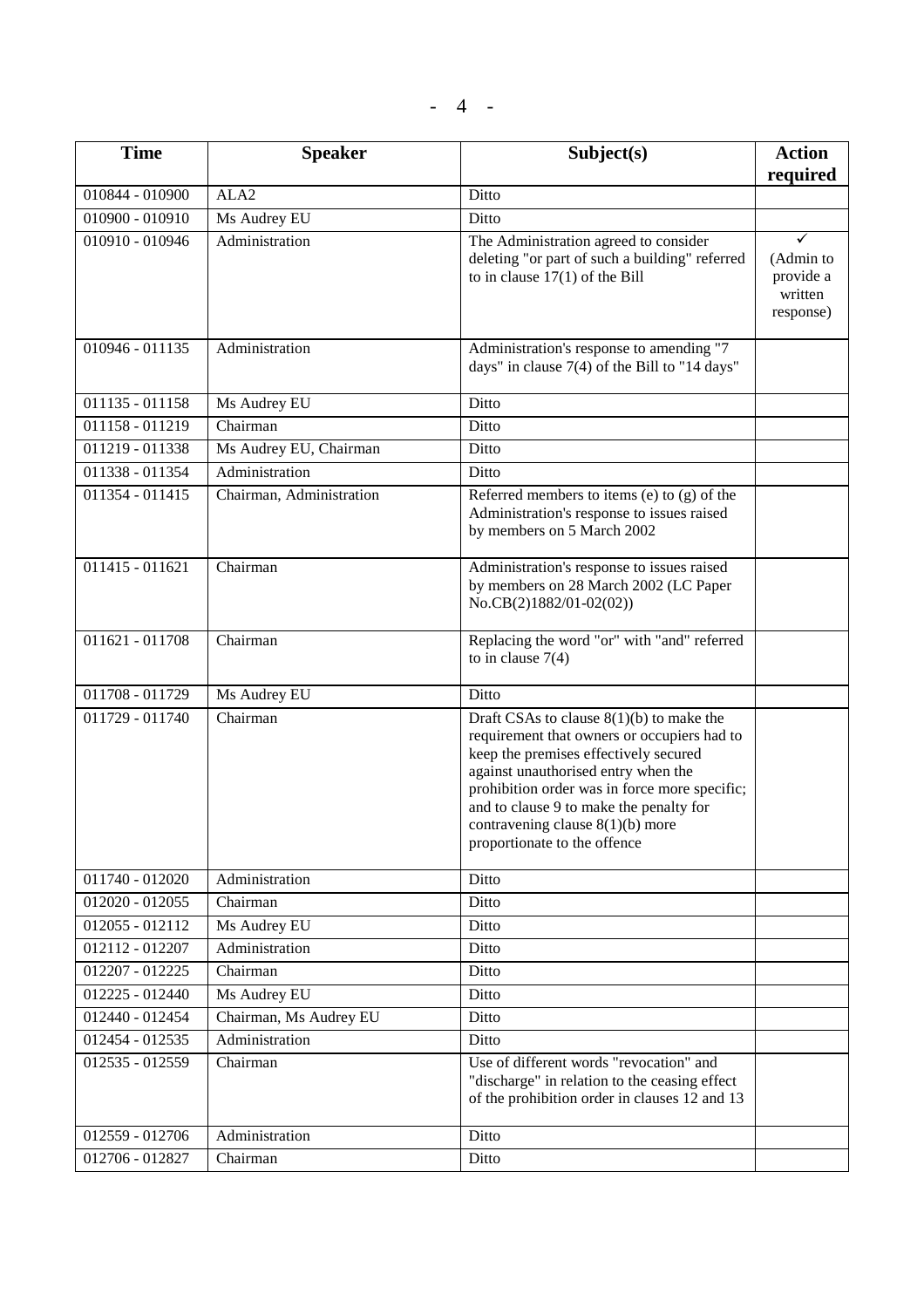| <b>Time</b>       | <b>Speaker</b>   | Subject(s)                                                                                                                                                                             | <b>Action</b><br>required                                      |
|-------------------|------------------|----------------------------------------------------------------------------------------------------------------------------------------------------------------------------------------|----------------------------------------------------------------|
| $012827 - 013135$ | Ms Audrey EU     | Ditto                                                                                                                                                                                  |                                                                |
| 013135 - 013250   | Administration   | Ditto                                                                                                                                                                                  |                                                                |
| 013250 - 013318   | Ms Audrey EU     | Ditto                                                                                                                                                                                  |                                                                |
| 013318 - 013338   | Administration   | Ditto                                                                                                                                                                                  |                                                                |
| 013338 - 013345   | Ms Audrey EU     | Ditto                                                                                                                                                                                  |                                                                |
| 013345 - 013413   | Administration   | Ditto                                                                                                                                                                                  |                                                                |
| 013413 - 013448   | Ms Audrey EU     | Clause $13(3)$ should be amended to the<br>effect that the court could revoke the<br>prohibition order as it considered fit                                                            |                                                                |
| 013448 - 013510   | Administration   | Ditto                                                                                                                                                                                  |                                                                |
| 013510 - 013611   | Ms Audrey EU     | Ditto                                                                                                                                                                                  |                                                                |
| 013611 - 013636   | Administration   | Ditto                                                                                                                                                                                  |                                                                |
| 013636 - 013706   | Ms Audrey EU     | Ditto                                                                                                                                                                                  |                                                                |
| 013706 - 013715   | Administration   | The Administration agreed to consider Ms<br>EU's suggestion                                                                                                                            | $\checkmark$<br>(Admin to<br>provide a<br>written<br>response) |
| 013715 - 014215   | Administration   | Items (b) to (f) of the Administration's<br>response to issues raised by members on 8<br>April 2002 (LC Paper No. CB(2)1882/01-<br>02(02)                                              |                                                                |
| 014215 - 014226   | ALA <sub>2</sub> | The Bill should specify that authorised<br>officers had to give 24 hours' prior notice in<br>writing if the premises they sought to enter<br>were private domestic units of a building |                                                                |
| 014226 - 014243   | Administration   | Ditto                                                                                                                                                                                  |                                                                |
| 014243 - 014256   | ALA <sub>2</sub> | Ditto                                                                                                                                                                                  |                                                                |
| $014256 - 014337$ | Chairman         | Ditto                                                                                                                                                                                  |                                                                |
| 014337 - 014410   | Ms Audrey EU     | Ditto                                                                                                                                                                                  |                                                                |
| 014410 - 014422   | Administration   | The Administration agreed to consider<br>ALA2's view                                                                                                                                   | (Admin to<br>provide a<br>written<br>response)                 |
| 014422 - 014513   | Chairman         | Referred members to the Administration's<br>response to issues raised by members on 29<br>April 2002 (LC Paper No.CB(2)1882/01-<br>02(02)                                              |                                                                |
| 014513 - 014707   | Ms Audrey EU     | Liability of OCs under clause 19                                                                                                                                                       |                                                                |
| 014707 - 014730   | Chairman         | Ditto                                                                                                                                                                                  |                                                                |
| 014730 - 015121   | Administration   | Ditto                                                                                                                                                                                  |                                                                |
| 015121 - 015219   | ALA <sub>2</sub> | Ditto                                                                                                                                                                                  |                                                                |